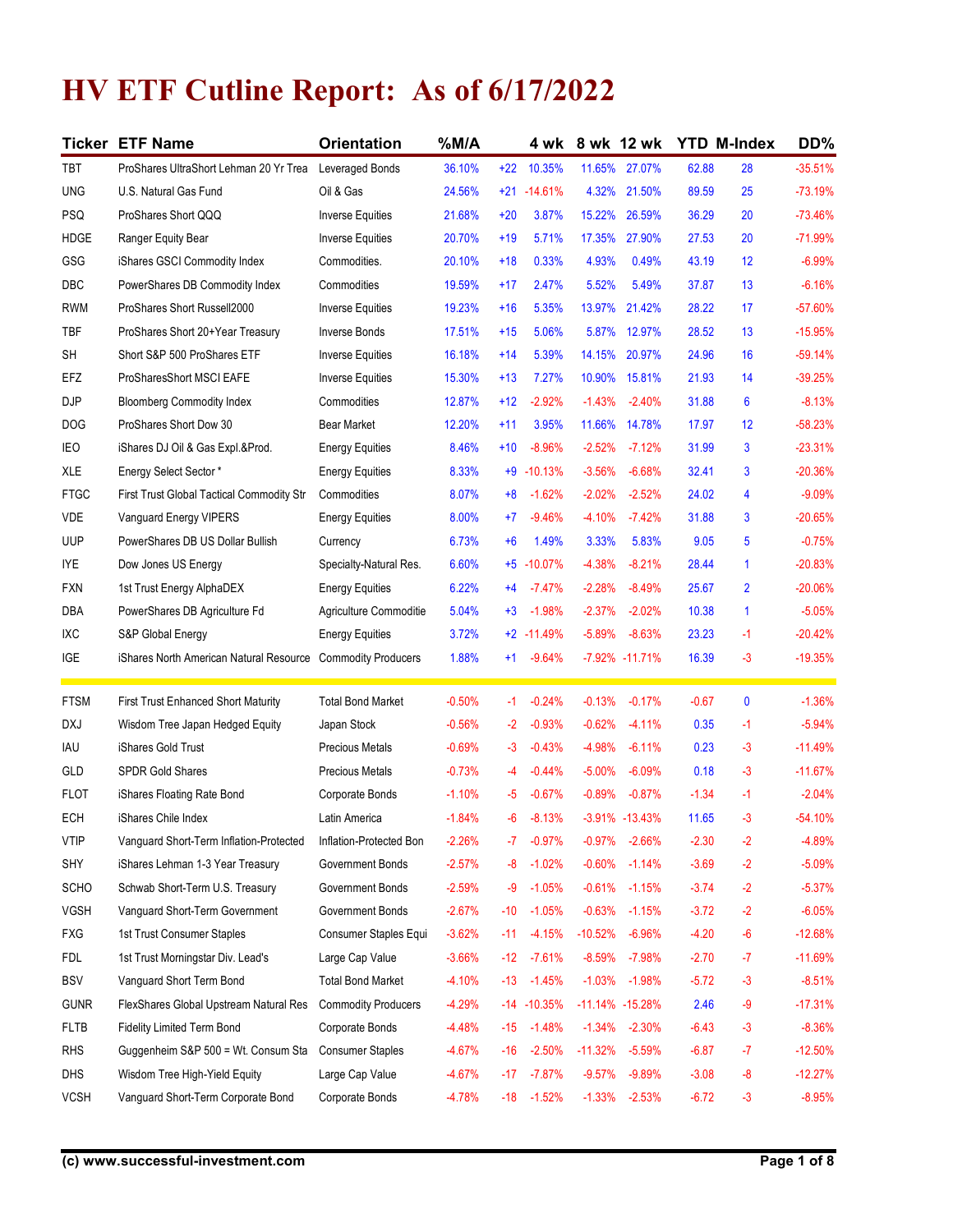|                           | <b>Ticker ETF Name</b>                                                    | <b>Orientation</b>                                | $%$ M/A              |                |                      |                            | 4 wk 8 wk 12 wk             | <b>YTD M-Index</b>   |               | DD%                    |
|---------------------------|---------------------------------------------------------------------------|---------------------------------------------------|----------------------|----------------|----------------------|----------------------------|-----------------------------|----------------------|---------------|------------------------|
| <b>DBJP</b>               | Deutsche X-Trackers MSCI Japan Hedge                                      | Japan Equities                                    | $-4.84%$             | $-19$          | $-2.34%$             | $-2.56%$                   | $-6.66%$                    | $-7.48$              | $-5$          | $-10.91%$              |
| HDV                       | iShares Core High Dividend                                                | Large Cap Value Equiti                            | $-5.01%$             | $-20$          | $-7.24%$             | $-9.24%$                   | $-9.49%$                    | $-3.82$              | $-7$          | $-11.64%$              |
| <b>BKLN</b>               | PowerShares Exchange-Traded Fund Tru                                      | <b>High Yield Bonds</b>                           | $-5.16%$             | $-21$          | $-0.91%$             | $-4.66%$                   | $-4.40%$                    | $-6.56$              | $-4$          | $-11.83%$              |
| <b>HEWJ</b>               | iShares Currency Hedged MSCI Japan                                        | Japan Equities                                    | $-5.18%$             | $-22$          | $-2.47%$             | $-2.55%$                   | $-6.61%$                    | $-7.32$              | $-5$          | $-11.98%$              |
| <b>IYK</b>                | Dow Jones US Cons. Goods                                                  | Consumer Staples Equi                             | $-5.56%$             | $-23$          | $-4.67%$             | $-11.79%$                  | -7.39%                      | $-7.45$              | $-8$          | $-13.19%$              |
| GVI<br><b>TUR</b>         | iShares Lehman Interm. Govt/Credit<br>iShares Turkey Investment Index     | <b>Total Bond Market</b><br>Emerging Markets Equi | $-5.72%$<br>$-5.75%$ | $-24$<br>$-25$ | $-2.00%$<br>-4.84%   | $-1.47\%$<br>-15.37%       | $-3.14%$<br>$-3.41%$        | $-8.06$<br>3.71      | $-4$<br>$-5$  | $-11.63%$<br>$-59.10%$ |
| PEY                       | PowerShares Hi Yields Div. Achiev's                                       | Mid-Cap Value                                     | $-5.77%$             | $-26$          | $-6.45%$             | $-9.60%$                   | $-9.18%$                    | $-5.60$              | $-8$          | $-11.57%$              |
| <b>IHE</b>                | iShares DJ US Pharmaceuticals                                             | Health & Biotech Equiti                           | $-5.84%$             | $-27$          | $-6.37%$             | $-4.62%$                   | $-8.04%$                    | $-10.18$             | $-7$          | $-11.15%$              |
| <b>XME</b>                | SPDR S&P Metals & Mining                                                  | <b>Commodity Producers</b>                        | $-6.03%$             | $-28$          | $-7.95%$             |                            | $-20.34\% -26.51\%$         | 3.93                 | $-13$         | $-29.32%$              |
| ΙEΙ                       | iShares Lehman 3-7 Yr. Tresury                                            | Government Bonds                                  | $-6.06%$             | $-29$          | $-2.31%$             | $-1.56%$                   | $-3.15%$                    | $-8.60$              | $-4$          | $-12.30%$              |
| <b>FXE</b>                | CurrencyShares Euro Currency Trust                                        | Currency                                          | $-6.17%$             | $-30$          | $-0.68%$             | $-2.92%$                   | $-4.70%$                    | $-8.20$              | $-4$          | $-19.41%$              |
| <b>MUB</b>                | iShares S&P National Muni Bond                                            | <b>National Munis</b>                             | $-6.17%$             | $-31$          | $-0.16%$             | $-1.27%$                   | $-3.59%$                    | $-9.34$              | $-4$          | $-10.62%$              |
| <b>FXU</b>                | 1st Trust Utilities AlphaDEX                                              | <b>Utilities Equities</b>                         | $-6.24%$             |                | $-32 - 10.72%$       | $-12.26%$                  | $-9.46%$                    | $-7.80$              | $-10$         | $-14.50%$              |
| <b>GNR</b>                | <b>SPDR S&amp;P Global Natural Resources</b>                              | <b>Commodity Producers</b>                        | $-6.47%$             |                | $-33 - 10.68\%$      |                            | -12.07% -16.26%             | $-0.65$              | $-10$         | $-17.88%$              |
| PPLT                      | <b>ETFS Physical Platinum Shares</b>                                      | Precious Metals                                   | $-6.51%$             | $-34$          | $-2.10%$             | 0.43%                      | $-7.30%$                    | $-3.48$              | $-3$          | $-27.35%$              |
| SPHD                      | PowerShares S&P 500 HiDivLowVol<br>Schwab Intermediate-Term U.S. Treasury | Large Cap Value<br>Government Bonds               | $-6.51%$<br>$-6.71%$ | $-35$<br>$-36$ | $-8.57%$<br>$-2.61%$ | $-1.84%$                   | -12.25% -10.39%<br>$-3.68%$ | $-6.69$<br>$-9.55$   | $-9$<br>$-4$  | $-14.20%$<br>$-13.87%$ |
| <b>SCHR</b><br><b>VPU</b> | Vanguard Utilities VIPERS                                                 | Utilities Equities                                | $-6.82%$             | $-37$          | $-9.39%$             |                            | -12.31% -10.63%             | $-9.57$              | $-10$         | $-15.28%$              |
| XLU                       | Utilities Select Sector *                                                 | <b>Utilities Equities</b>                         | $-6.84%$             | $-38$          | $-9.58%$             |                            | -12.63% -10.87%             | $-9.37$              | $-11$         | $-15.71%$              |
| <b>VGIT</b>               | Vanguard Intermediate-Term Gov Bonds                                      | Government Bonds                                  | $-6.92%$             | $-39$          | $-2.61%$             | $-1.83%$                   | $-3.68%$                    | $-9.54$              | $-4$          | $-15.13%$              |
| <b>XLP</b>                | Consumer Staples Select*                                                  | <b>Consumer Staples</b>                           | $-7.34%$             | $-40$          | $-2.64%$             | $-13.14%$                  | $-8.28%$                    | $-10.74$             | -9            | $-14.57%$              |
| <b>SHYG</b>               | iShares 0-5 Year High Yield Corporate Bo                                  | High Yield Bonds                                  | $-7.36%$             | $-41$          | $-2.18%$             | $-4.88%$                   | $-6.34%$                    | $-9.71$              | $-6$          | $-14.84%$              |
| GOVT                      | iShares Core U.S. Treasury Bond                                           | Government Bonds                                  | $-7.51%$             | $-42$          | $-2.56%$             | $-2.20%$                   | $-4.49%$                    | $-11.54$             | $-5$          | $-16.61%$              |
| SLV                       | iShares Silver Trust                                                      | <b>Precious Metals</b>                            | $-7.54%$             | $-43$          | $-0.45%$             |                            | $-10.44\% -14.91\%$         | $-7.11$              | -8            | $-26.00%$              |
| FXB                       | CurrencyShares British Pound                                              | Currency                                          | $-7.59%$             | $-44$          | $-2.22%$             | $-4.84%$                   | $-7.47%$                    | $-9.80$              | $-6$          | $-19.33%$              |
| <b>HYS</b>                | PIMCO 0-5 Year High Yield Corp Bond                                       | High Yield Bonds                                  | $-7.61%$             | $-45$          | $-2.66%$             | $-5.47%$                   | $-6.67%$                    | $-10.20$             | $-6$          | $-12.69%$              |
| EWW                       | iShares Mexico Index                                                      | Latin America Stock                               | $-7.79%$             |                | -46 -10.37%          |                            | -11.01% -14.50%             | $-9.47$              | $-11$         | $-20.50%$              |
| <b>SJNK</b>               | SPDR Barclays Short Term High Yield Bo                                    | <b>High Yield Bonds</b>                           | $-7.86%$             | $-47$<br>$-48$ | $-2.40%$<br>$-2.52%$ | $-5.25%$                   | $-6.53%$<br>$-8.86%$        | $-10.31$             | $-6$          | $-13.47%$              |
| VDC<br>IDU                | Vanguard Consumer Staples<br>Dow Jones US Utilities                       | Consumer Staples Equi<br>Utilities Equities       | $-7.87%$<br>$-7.89%$ |                | -49 -10.01%          | $-13.38%$                  | $-12.93\% -11.41\%$         | $-11.42$<br>$-10.83$ | $-9$<br>$-11$ | $-15.00%$<br>$-55.47%$ |
| <b>DVY</b>                | iShares Select Dividend Index                                             | Large Cap Value                                   | $-7.92%$             | $-50$          | $-8.70%$             |                            | $-11.67\% -12.12\%$         | $-7.65$              | $-10$         | $-14.33%$              |
| <b>SCHP</b>               | Schwab U.S. TIPs                                                          | Inflation-Protected Bon                           | $-7.95%$             | $-51$          | $-3.14%$             |                            | $-5.27\% -7.78\%$           | $-10.62$             | $-7$          | $-12.02%$              |
| TIP                       | iShares TIPS Bond Fd                                                      | Inflation-Protected Bon                           | $-8.24%$             | $-52$          | $-3.26%$             | $-5.51%$                   | $-8.18%$                    | $-11.20$             | $-7$          | $-12.33%$              |
| <b>SDOG</b>               | <b>ALPS Sector Dividend Dogs</b>                                          | Large Cap Value Equiti                            | $-8.28%$             | $-53$          | $-7.68%$             |                            | -11.52% -11.27%             | $-7.86$              | $-10$         | $-14.05%$              |
| DBEF                      | Deutsche X-Trackers MSCI EAFE Hedge                                       | Foreigh Large Cap Equ                             | $-8.35%$             | $-54$          | $-5.11%$             | $-7.02%$                   | $-8.35%$                    | $-11.64$             | $-8$          | $-13.12%$              |
| <b>TOTL</b>               | SPDR DoubleLine Total Return Tactical                                     | <b>Total Bond Market</b>                          | $-8.44%$             | $-55$          | $-2.51%$             | $-3.56%$                   | $-5.62%$                    | $-11.32$             | $-6$          | $-16.62%$              |
| <b>ASHR</b>               | Deutsche X-Trackers China A-Shares                                        | China Equities                                    | $-8.46%$             | $-56$          | 6.40%                | 6.33%                      | $-0.82%$                    | $-16.68$             | $-1$          | $-29.81%$              |
| AGG                       | iShares Lehman Aggregate Bond                                             | Intermediate-Term Bon                             | $-8.51%$             | $-57$          | $-2.73%$             | $-2.53%$                   | $-5.43%$                    | $-12.04$             | $-6$          | $-16.12%$              |
| <b>MOO</b>                | VanEck Vectors Agribusiness                                               | <b>Commodity Producers</b>                        | $-8.68%$             | $-58$          | $-6.67%$             |                            | -14.12% -17.57%             | $-7.73$              | $-12$         | $-18.73%$              |
| <b>HEFA</b>               | iShares Currency Hedged MSCI EAFE                                         | Foreign Large Cap Equ                             | $-8.68%$             | -59            | $-5.13%$             | $-7.02%$                   | $-8.46%$                    | $-11.52$             | $-8$          | $-13.96%$              |
| <b>SCHZ</b>               | Schwab US Aggregate Bond                                                  | <b>Total Bond Market</b>                          | $-8.69%$             | -60            | $-2.72%$             | $-2.62%$                   | $-5.57%$                    | $-12.32$             | $-6$          | $-16.97%$              |
| GDX                       | Mkt Vector Gold Miners                                                    | Specialty-Precious Met                            | $-8.71%$             |                |                      | -61 -5.21% -17.73% -21.51% |                             | $-5.12$              | $-12$         | $-31.75%$              |
| <b>BND</b>                | Vanguard Total Bond Market                                                | Intermediate-Term Bon                             | $-8.74%$             | -62            | $-2.59%$             |                            | $-2.57\% -5.56\%$           | $-12.28$             | -6            | $-16.92%$              |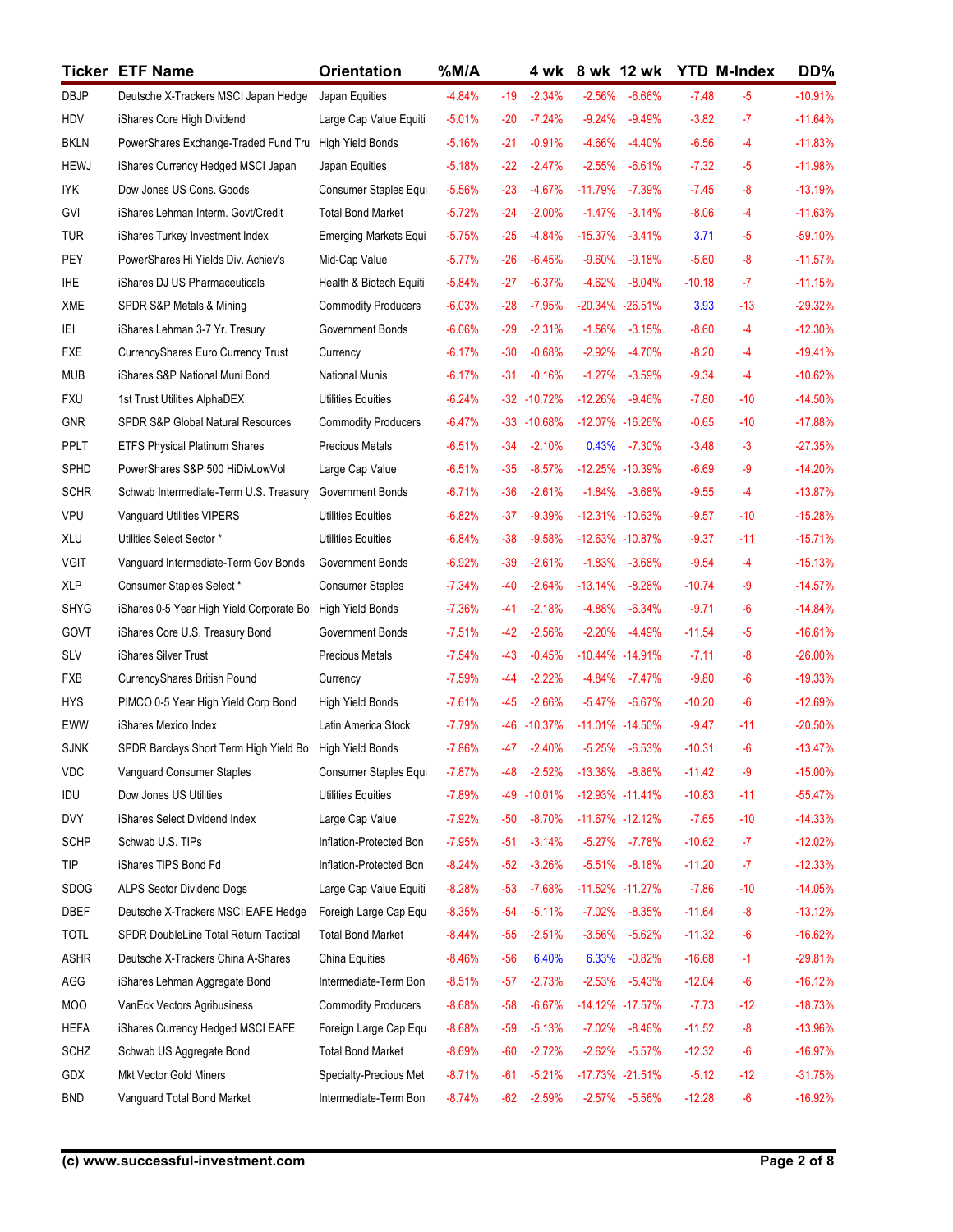|                           | <b>Ticker ETF Name</b>                                            | <b>Orientation</b>                             | $%$ M/A                |                |                      | 4 wk 8 wk 12 wk                      |          | <b>YTD M-Index</b>   |                      | DD%                    |
|---------------------------|-------------------------------------------------------------------|------------------------------------------------|------------------------|----------------|----------------------|--------------------------------------|----------|----------------------|----------------------|------------------------|
| SDY                       | <b>SPDR Dividend ETF</b>                                          | Large Value                                    | $-8.81%$               | $-63$          | $-6.34%$             | -11.37% -11.08%                      |          | $-11.66$             | $-10$                | $-13.78%$              |
| IEF                       | iShares Lehman 7-10 Yr Treasury                                   | Government Bonds                               | $-9.05%$               | -64            | $-3.51%$             | $-2.47%$                             | $-5.54%$ | $-12.87$             | -6                   | $-18.58%$              |
| PHB                       | PowerShares High Yield Corp Bond                                  | <b>High Yield Bonds</b>                        | $-9.11%$               | $-65$          | $-2.81%$             | -4.51% -6.61%                        |          | $-12.72$             | $-7$                 | $-13.83%$              |
| <b>RPV</b>                | Guggenheim S&P 500 Pure Value                                     | Large Value                                    | $-9.17%$               | $-66$          | -7.47%               | -12.00% -14.70%                      |          | $-8.20$              | $-11$                | $-15.91%$              |
| <b>FXI</b>                | iShares China 25 Index                                            | China Equities                                 | $-9.21%$               | $-67$          | 5.95%                | 9.22%                                | 0.34%    | $-11.89$             | $\blacktriangleleft$ | -40.83%                |
| JXI                       | iShares S&P Global Utilities                                      | <b>Utilities Equities</b>                      | $-9.24%$               |                | $-68 - 11.13%$       | $-12.83\% -11.13\%$                  |          | $-12.13$             | $-12$                | $-15.77%$              |
| <b>BIV</b>                | Vanguard Intermed. Term Bond                                      | Intermediate-Term Bon                          | $-9.29%$               | $-69$          | $-2.98%$             | $-2.66\% -5.53\%$                    |          | $-12.63$             | $-6$                 | $-18.88%$              |
| <b>EWH</b>                | iShares Hong Kong Index                                           | China Equities                                 | $-9.29%$               | $-70$          | $-3.76%$             | $-3.28\% -7.67\%$                    |          | $-9.62$              | $-6$                 | $-25.41%$              |
| KIE<br>XLV                | SPDR S&P Insurance<br>Health Care Select SPDR *                   | Specialty-Financial<br>Health & Biotech Equiti | $-9.37%$<br>$-9.37%$   | $-71$<br>-72   | -4.64%<br>-7.62%     | -11.17% -14.29%<br>-10.31% -12.02%   |          | $-10.38$<br>$-14.91$ | $-10$<br>$-11$       | $-61.44%$<br>$-16.06%$ |
| <b>SCHD</b>               | Schwab US Dividend Equity                                         | All Cap Equities                               | $-9.49%$               | -73            | -5.91%               | $-9.58\% -11.52\%$                   |          | $-13.01$             | $-10$                | $-14.19%$              |
| <b>VYM</b>                | Vanguard High Div. Yield Index                                    | Large Cap Value                                | $-9.50%$               | -74            | $-6.25%$             | $-10.37\% -12.71\%$                  |          | $-11.52$             | $-10$                | $-13.75%$              |
| DBEU                      | Deutsche X-Trackers MSCI Europe Hedg                              | Europe Equities                                | $-9.53%$               | -75            | $-5.73%$             | $-8.40%$                             | $-8.77%$ | $-13.66$             | $-9$                 | $-15.06%$              |
| <b>BNDX</b>               | Vanguard Total International Bond                                 | <b>Total Bond Market</b>                       | $-9.56%$               | $-76$          | $-3.75%$             | $-4.33%$                             | $-6.53%$ | $-11.49$             | $-7$                 | $-17.56%$              |
| SPLV                      | PowerShares S&P 500 Low Volat.                                    | Large Cap Blend                                | $-9.60%$               | $-77$          | $-6.65%$             | -13.45% -11.73%                      |          | $-14.70$             | $-12$                | $-15.67%$              |
| PJP                       | <b>Dynamic Pharmaceuticals</b>                                    | Health & Biotech Equiti                        | $-9.81%$               | $-78$          | $-5.69%$             | $-10.54\% -12.32\%$                  |          | $-13.66$             | $-11$                | $-16.15%$              |
| <b>XMLV</b>               | PowerShares S&P MidCap Low Volatility                             | Mid Cap Blend Equities                         | $-10.01%$              | $-79$          | $-6.21%$             | $-11.61\% -10.54\%$                  |          | $-15.51$             | $-11$                | $-15.63%$              |
| <b>BOND</b>               | PIMCO Total Return Active Exchange-Tra                            | <b>Total Bond Market</b>                       | $-10.12%$              | $-80$          | $-3.36%$             | $-3.58%$                             | $-6.51%$ | $-13.96$             | $-7$                 | $-16.82%$              |
| ITA                       | iShares DJ US Aerospace&Defense                                   | <b>Industrials Equities</b>                    | $-10.19%$              | $-81$          | $-2.37%$             | -13.22% -16.79%                      |          | $-8.55$              | $-10$                | $-60.80%$              |
| PZA                       | Pshares Insured National Munis                                    | <b>National Munis</b>                          | $-10.30%$              | $-82$          | $-0.69%$             | $-3.39%$                             | $-7.09%$ | $-14.87$             | $-7$                 | $-16.13%$              |
| <b>DWX</b>                | SPDR S&P International Dividend                                   | Foreign Large Cap Equ                          | $-10.45%$              |                | $-83 - 7.52%$        | -10.33% -10.93%                      |          | $-12.01$             | $-10$                | $-20.27%$              |
| <b>EWP</b>                | iShares Spain Index                                               | Europe Stock                                   | $-10.49%$              | $-84$          | $-6.85%$             | $-8.68%$                             | $-7.30%$ | $-11.50$             | $-9$                 | $-35.84%$              |
| <b>VCIT</b><br><b>IYH</b> | Vanguard Intermediate-Term Corporate B<br>Dow Jones US Healthcare | Corporate Bonds<br>Specialty-Health            | $-10.50%$<br>$-10.71%$ | $-85$<br>$-86$ | $-2.87%$<br>$-7.69%$ | $-3.21\% -6.74\%$<br>-10.66% -12.45% |          | $-14.49$<br>$-16.60$ | $-7$<br>$-12$        | $-18.37%$<br>$-17.01%$ |
| IXJ                       | S&P Global Healthcare                                             | Health & Biotech Equiti                        | $-10.72%$              | $-87$          | -8.47%               | -11.21% -12.66%                      |          | $-15.88$             | $-12$                | $-38.25%$              |
| <b>VTV</b>                | Vanguard Value                                                    | Large Cap Value                                | $-10.73%$              | $-88$          | $-6.62%$             | -11.90% -14.35%                      |          | $-12.98$             | $-11$                | $-15.11%$              |
| THD                       | iShares Thailand Capped Invest Mrkt Idx                           | Emerging Markets Equi                          | $-10.79%$              | $-89$          | $-8.32%$             | $-10.41\% -11.88\%$                  |          | $-10.95$             | $-10$                | $-33.35%$              |
| <b>VRP</b>                | PowerShares Variable Rate Preferred Por Preferred Stock           |                                                | $-10.93%$              | $-90$          | $-2.51%$             | $-7.12%$                             | $-8.39%$ | $-14.47$             | -8                   | $-16.24%$              |
| <b>HYG</b>                | iShares Lehman Hi-Yield Corp.                                     | High Yield Bond                                | $-10.99%$              | $-91$          | $-3.15%$             | $-6.57%$                             | $-8.94%$ | $-14.89$             | $-8$                 | $-16.77%$              |
| <b>FPE</b>                | First Trust Preferred Securities and Incom                        | <b>Preferred Stock</b>                         | $-11.00%$              | $-92$          | $-2.75%$             | $-6.18%$                             | $-8.08%$ | $-14.86$             | -8                   | $-16.63%$              |
| <b>HEDJ</b>               | WisdomTree Europe Hedged Equity                                   | Europe Equities                                | $-11.34%$              | $-93$          | $-6.25%$             | $-8.83%$                             | $-9.19%$ | $-16.13$             | $-10$                | $-18.20%$              |
| VHT                       | Vanguard Health Care                                              | Health & Biotech Equiti                        | $-11.41%$              | $-94$          | $-7.27%$             | -10.77% -12.94%                      |          | $-17.34$             | $-12$                | $-17.68%$              |
| <b>MCHI</b>               | iShares MSCI China                                                | China Equities                                 | $-11.45%$              | $-95$          | 6.11%                | 8.85%                                | $-0.58%$ | $-15.92$             | $\mathbf 0$          | -45.69%                |
| EWU                       | iShares United Kingdom Index                                      | Europe Stock                                   | $-11.53%$              | $-96$          | $-9.04%$             | $-11.52\% -13.82\%$                  |          | $-11.95$             | $-12$                | $-22.97%$              |
| <b>USMV</b>               | iShares Edge MSCI Min Vol USA                                     | All Cap Equities                               | $-11.54%$              | $-97$          | -4.85%               | -11.78% -12.84%                      |          | $-17.28$             | $-12$                | $-17.42%$              |
| <b>NOBL</b>               | ProShares S&P 500 Dividend Aristocrats                            | Large Cap Value Equiti                         | $-11.56%$              | $-98$          | $-6.28%$             | -13.00% -13.15%                      |          | $-16.03$             | $-12$                | $-16.47%$              |
| JNK                       | Barclays Cap. High Yield Bond                                     | High Yield Bond                                | $-11.60%$              | -99            | $-3.23%$             | $-7.24\% -9.56\%$                    |          | $-15.59$             | $-9$                 | $-71.79%$              |
| <b>DEM</b>                | WisdomTree Emerg. Mkts Hi-Yld E.                                  | <b>Emerging Mkts Equities</b>                  | $-11.69%$              | $-100$         | $-5.29%$             | $-8.12\% -12.33\%$                   |          | $-12.00$             | $-9$                 | $-24.18%$              |
| <b>ACWV</b>               | iShares Edge MSCI Min Vol Global                                  | <b>Global Equities</b>                         | $-11.72%$              | $-101$         | $-5.59\%$            | -11.37% -12.58%                      |          | $-15.98$             | $-11$                | $-15.98%$              |
| ILF                       | iShares S&P 40 Latin America                                      | Latin America Stock                            | $-11.72%$              |                | $-102 - 14.82\%$     | $-16.33\% -23.15\%$                  |          | $-1.49$              | $-14$                | $-41.49%$              |
| <b>IHF</b>                | iShares DJ US Healthcare Provid's                                 | Health & Biotech Equiti                        | $-11.72%$              | $-103$         | $-7.65%$             | -13.57% -15.98%                      |          | $-17.45$             | $-14$                | $-19.01%$              |
| <b>IYM</b>                | Dow Jones US Basic Mat's                                          | Materials                                      | $-11.73%$              |                | $-104 - 10.31\%$     | -16.07% -20.16%                      |          | $-13.60$             | $-15$                | $-21.35%$              |
| <b>RING</b>               | iShares MCSI Global Gold Miners Fund                              | <b>Commodity Producers</b>                     |                        |                |                      | -11.74% -105 -6.62% -18.61% -22.73%  |          | $-10.49$             | $-15$                | $-34.58%$              |
| <b>DON</b>                | Wisdom Tree MidCap Div.                                           | Mid-Cap Value                                  |                        |                |                      | -11.74% -106 -7.11% -12.41% -14.76%  |          | $-13.95$             | $-12$                | $-62.38%$              |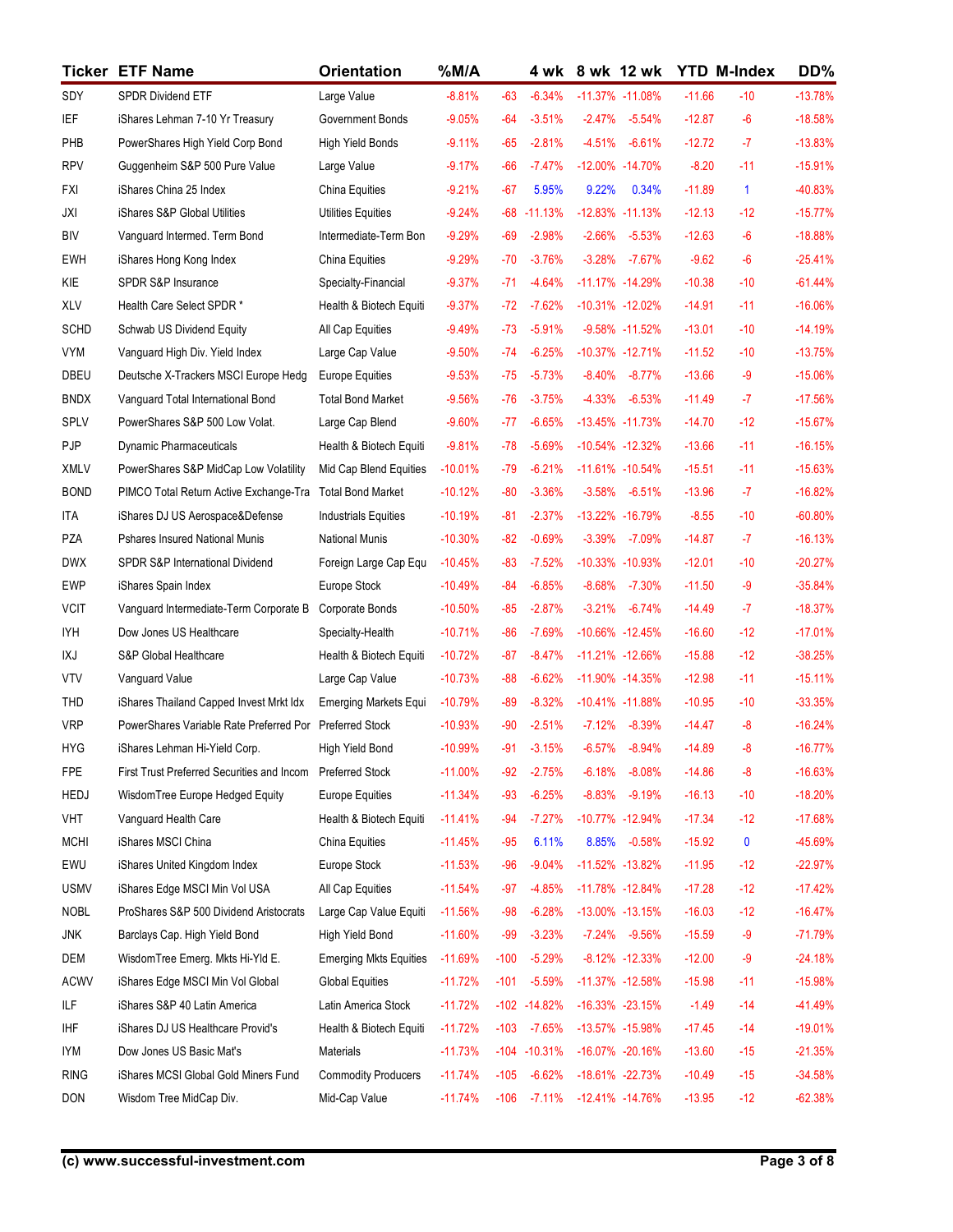|             | <b>Ticker ETF Name</b>                                             | <b>Orientation</b>                              | $%$ M/A                |                |                      |                        | 4 wk 8 wk 12 wk                          |                      | <b>YTD M-Index</b> | DD%                    |
|-------------|--------------------------------------------------------------------|-------------------------------------------------|------------------------|----------------|----------------------|------------------------|------------------------------------------|----------------------|--------------------|------------------------|
| HEZU        | iShares Currency Hedged MSCI Eurozon                               | <b>Europe Equities</b>                          | $-11.91%$              | $-107$         | $-5.58%$             |                        | -7.58% -8.61%                            | $-16.79$             | $-10$              | $-19.54%$              |
| <b>IVE</b>  | S&P 500/BARRA Value                                                | Large Value                                     | $-12.00%$              | $-108$         | $-6.84%$             |                        | -12.75% -14.88%                          | $-14.91$             | $-12$              | $-16.21%$              |
| <b>FNDX</b> | Schwab Fundamental U.S. Large Compa                                | Large Cap Value Equiti                          | $-12.02%$              | $-109$         | $-6.52%$             |                        | -12.25% -15.50%                          | $-14.81$             | $-12$              | $-16.64%$              |
| <b>IHDG</b> | WisdomTree International Hedged Divide                             | Foreign Large Cap Equ                           | $-12.06%$              | $-110$         | $-6.23%$             |                        | $-9.03\% -12.21\%$                       | $-17.46$             | $-11$              | $-18.69%$              |
| IDV         | iShares International Select Dividend                              | Foreign Large Cap Equ                           | $-12.09%$              |                | $-111 - 10.09\%$     |                        | -11.46% -13.67%                          | $-12.28$             | $-12$              | $-23.77%$              |
| LQD         | iShares iBoxx \$ Liquid Invest. Gr.                                | Corporate Bonds                                 | $-12.17%$              | $-112$         | $-2.66%$             | $-3.52\%$              | $-8.25%$                                 | $-17.42$             | -8                 | $-21.36%$              |
| <b>EWM</b>  | iShares Malaysia Index                                             | Emerging Markets Equi                           | $-12.18%$              | $-113$         | $-8.49%$             |                        | -12.26% -15.68%                          | $-12.54$             | $-12$              | -39.98%                |
| <b>DES</b>  | Wisdom Tree SmallCap Div.                                          | Small Cap Value                                 | $-12.19%$              | $-114$         | $-5.37%$             |                        | -10.89% -14.07%                          | $-15.79$             | $-12$              | $-67.61%$              |
| XLB         | Materials Select Sector *                                          | Materials                                       | $-12.20%$              | $-115$         | $-9.10%$             |                        | -12.62% -16.09%                          | $-17.32$             | $-14$              | $-17.32%$              |
| <b>XPH</b>  | SPDR Pharmaceuticals                                               | Health & Biotech Equiti                         | $-12.29%$              | $-116$         | $-5.36%$             |                        | $-6.93\% -13.73\%$                       | $-15.04$             | $-10$              | $-29.99%$              |
| <b>FXY</b>  | CurrencyShares Japanese Yen Trust                                  | Currency                                        | $-12.38%$              | $-117$         | $-5.34\%$            | -4.84%                 | $-9.62%$                                 | $-14.91$             | -9                 | $-28.29%$              |
| FV<br>BAB   | First Trust VL Dividend<br>PowerShares Build America Bond Portfoli | Large Cap Value Equiti<br><b>National Munis</b> | $-12.38%$<br>$-12.42%$ | -118<br>$-119$ | $-8.05%$<br>$-2.93%$ |                        | $-10.10\% -14.35\%$<br>$-3.62\% -7.72\%$ | $-14.93$<br>$-17.66$ | $-12$<br>$-8$      | $-18.81%$<br>$-21.65%$ |
| <b>SCHE</b> | Schwab Emerging Markets Equity                                     | <b>Emerging Markets Equi</b>                    | $-12.53%$              | $-120$         | $-1.53%$             | $-4.27%$               | $-9.54%$                                 | $-15.16$             | -8                 | $-27.43%$              |
| PRF         | PowerShares FTSE RAFI US 1000                                      | Large Cap Value                                 | $-12.58%$              | $-121$         | $-6.57%$             |                        | -12.63% -15.87%                          | $-15.50$             | $-13$              | $-17.32%$              |
| EWC         | iShares Canada Index                                               | Foreign Large Cap Equ                           | $-12.61%$              | $-122$         | $-8.01%$             |                        | -12.76% -17.94%                          | $-13.32$             | $-13$              | $-18.08%$              |
| <b>DGRO</b> | iShares Core Dividend Growth                                       | Large Cap Value Equiti                          | $-12.67%$              | $-123$         | $-5.95\%$            |                        | $-11.63\% -14.76\%$                      | $-17.52$             | $-12$              | $-18.23%$              |
| <b>PXF</b>  | PowerShares FTSE RAFI Developed Mar                                | Foreign Large Cap Equ                           | $-12.69%$              | $-124$         | $-7.10%$             |                        | -9.23% -12.79%                           | $-14.69$             | $-11$              | $-19.77%$              |
| <b>PFF</b>  | iShares S&P Preferred Stock                                        | Preferred Stock/Conver                          | $-12.74%$              | $-125$         | $-2.76%$             |                        | $-6.64\% -10.02\%$                       | $-18.72$             | $-10$              | $-20.43%$              |
| VAW         | Vanguard Materials VIPERS                                          | Materials                                       | $-12.75%$              | $-126$         | $-9.39%$             |                        | -13.67% -17.27%                          | $-17.31$             | $-14$              | $-18.39%$              |
| <b>VWO</b>  | Vanguard Emerging Markets                                          | Emerging Markets Equi                           | $-12.84%$              | $-127$         | $-1.73%$             |                        | -4.89% -10.07%                           | $-16.19$             | $-8$               | $-26.62%$              |
| IWD         | Russell 1000 Value                                                 | Large Value                                     | $-12.92%$              | $-128$         | $-7.12%$             |                        | -12.92% -15.77%                          | $-16.04$             | $-13$              | $-17.31%$              |
| <b>SCHV</b> | Schwab U.S. Large-Cap Value                                        | Large Cap Value Equiti                          | $-12.96%$              | $-129$         | $-6.62%$             |                        | -12.47% -15.35%                          | $-16.79$             | $-13$              | $-17.87%$              |
| EWZ         | iShares Brazil Index                                               | Latin America Stock                             | $-12.97%$              | $-130$         | $-16.95%$            |                        | -19.65% -25.92%                          | $-0.53$              | $-16$              | $-42.33%$              |
| PGX         | PowerShares Preferred Portfolio                                    | Preferred Stock/Conver                          | $-13.02%$              | $-131$         | $-1.14%$             |                        | -4.57% -8.05%                            | $-19.33$             | $-8$               | $-21.78%$              |
| EZA         | iShares South Africa Index                                         | <b>Emerging Markets Equi</b>                    | $-13.04%$              | $-132$         | $-7.41%$             |                        | -13.30% -23.55%                          | $-8.92$              | $-13$              | $-44.38%$              |
| DIA         | SPDR Dow Jones Industrial Average                                  | Large Cap Value                                 | $-13.17%$              | $-133$         | $-4.39%$             |                        | -11.69% -14.29%                          | $-17.78$             | $-12$              | $-18.80%$              |
| VOE         | Vanguard Mid Cap Value                                             | Mid-Cap Value                                   | $-13.20%$              | $-134$         | $-8.23%$             |                        | $-14.41\% -16.04\%$                      | $-15.98$             | $-14$              | $-17.54%$              |
| VIG         | Vanguard Div. Appreciation                                         | Large Cap Value Equiti                          | $-13.30%$              | $-135$         | -4.91%               |                        | $-11.96\% -14.48\%$                      | $-19.28$             | $-13$              | $-19.49%$              |
| <b>IVOV</b> | Vanguard S&P Mid-Cap 400 Value                                     | Mid Cap Value Equities                          | $-13.30%$              | $-136$         | $-6.58%$             |                        | -12.39% -16.05%                          | $-16.08$             | $-13$              | $-19.08%$              |
| EFV         | MSCI EAFE iShares Value Index                                      | Foreign Large Cap Equ                           | $-13.38%$              | $-137$         | $-9.57\%$            |                        | $-11.14\% -13.96\%$                      | $-13.91$             | $-12$              | $-27.18%$              |
| <b>HEWG</b> | iShares Currency Hedged MSCI Germany                               | <b>Europe Equities</b>                          | $-13.43%$              | $-138$         | $-5.67%$             | $-6.86%$               | $-9.11%$                                 | $-18.86$             | $-10$              | $-21.72%$              |
| IJJ         | S&P MidCap 400/BARRA Value                                         | Mid-Cap Blend                                   | $-13.46%$              | $-139$         | $-7.06%$             |                        | -12.74% -16.49%                          | $-16.73$             | $-13$              | $-46.74%$              |
| PGF         | PowerShares Fin. Preferred Portf.                                  | Specialty-Financial                             | $-13.47%$              | $-140$         | $-1.05%$             | $-4.62%$               | $-8.38%$                                 | $-19.87$             | $-8$               | $-22.79%$              |
| GDXJ        | VanEck Vectors Junior Gold Miners                                  | <b>Commodity Producers</b>                      | $-13.66%$              | $-141$         | $-5.96%$             |                        | -19.40% -23.83%                          | $-12.33$             | $-15$              | $-42.61%$              |
| <b>FXH</b>  | 1st Trust Health Care AlphaDEX                                     | Health & Biotech Equiti                         | $-13.80%$              | $-142$         | $-7.57\%$            |                        | -11.20% -13.61%                          | $-20.84$             | $-13$              | $-23.28%$              |
| AAXJ        | iShares MSCI All Country Asia ex Japan                             | Asia Pacific                                    | $-13.90%$              | $-143$         | $-2.03%$             |                        | $-3.66\% -9.51\%$                        | $-17.82$             | $-8$               | $-33.42%$              |
| <b>IJS</b>  | S&P SmallCap 600/BARRA Value                                       | Small Value                                     | $-14.25%$              | $-144$         | $-7.01%$             |                        | -12.79% -16.12%                          | $-16.96$             | $-13$              | -49.92%                |
| <b>VBR</b>  | Vanguard SmallCap Value                                            | Small Cap Value                                 | $-14.52%$              | $-145$         | -7.01%               |                        | $-13.47\% -17.24\%$                      | $-17.56$             | $-14$              | $-20.61%$              |
| <b>FEX</b>  | First Trust Large Cap Core AlphaDEX                                | Large Cap Blend Equity                          | $-14.59%$              | $-146$         | $-7.08%$             |                        | -13.01% -16.32%                          | $-19.41$             | $-14$              | $-20.00%$              |
| <b>INDA</b> | iShares MSCI India                                                 | Emerging Markets Equi                           | $-14.65%$              | $-147$         | $-5.35%$             |                        | -12.29% -12.38%                          | $-15.42$             | $-11$              | $-23.65%$              |
| <b>INDY</b> | iShares S&P India Nifty 50 Index Fund                              | <b>Emerging Markets Equi</b>                    | $-14.66\%$             | -148           | -4.81%               |                        | $-10.34\% -11.75\%$                      | $-14.63$             | $-10$              | $-24.76%$              |
| IWS         | Russell MidCap Value                                               | Mid-Cap Value                                   | $-14.68%$              | -149           |                      | -8.35% -14.66% -17.20% |                                          | $-18.63$             | $-15$              | $-19.43%$              |
| XLI         | Industrial Select Sector *                                         | <b>Industrial Equities</b>                      | $-14.69%$              | -150           |                      | -4.66% -13.08% -17.51% |                                          | $-19.14$             | $-14$              | $-20.13%$              |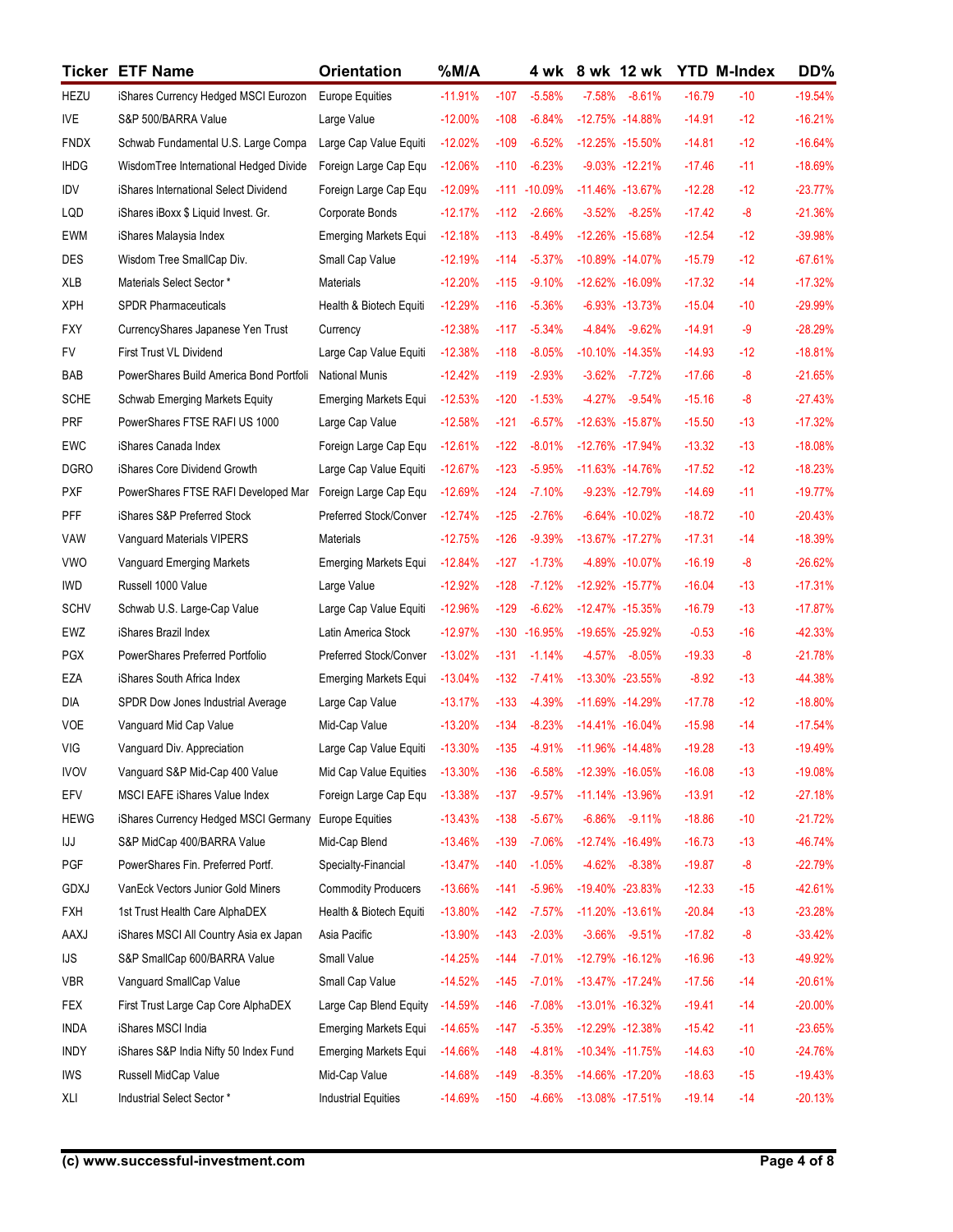|                           | <b>Ticker ETF Name</b>                                            | <b>Orientation</b>                                     | $%$ M/A                 |                  |                      | 4 wk 8 wk 12 wk                                            |                                       | <b>YTD M-Index</b>   |                | DD%                    |
|---------------------------|-------------------------------------------------------------------|--------------------------------------------------------|-------------------------|------------------|----------------------|------------------------------------------------------------|---------------------------------------|----------------------|----------------|------------------------|
| <b>VWOB</b>               | Vanguard Emerging Markets Gov Bonds                               | <b>Emerging Markets Bon</b>                            | $-14.78%$               | $-151$           | $-4.25%$             |                                                            | -6.54% -10.35%                        | $-20.72$             | $-10$          | $-26.06%$              |
| <b>BWX</b>                | SPDR Lehman Intl Treasury Bond                                    | World Gov Bond                                         | $-14.80%$               | $-152$           | $-5.58%$             |                                                            | -7.38% -11.75%                        | $-19.21$             | $-11$          | $-27.38%$              |
| TLH                       | iShares Lehman 10-20 Yr Treasury                                  | Government Bonds                                       | $-14.80%$               | $-153$           | -4.94%               |                                                            | -5.24% -10.62%                        | $-20.56$             | $-10$          | $-31.59%$              |
| PIN                       | PowerShares India Portfolio                                       | Emerging Markets Equi                                  | $-14.81%$               | $-154$           | $-5.03%$             |                                                            | -11.96% -12.75%                       | $-16.07$             | $-11$          | $-57.47%$              |
| <b>RSP</b>                | Guggenheim S&P Equal Weight                                       | Large Blend                                            | $-14.84%$               | $-155$           | -7.12%               |                                                            | -13.94% -17.01%                       | $-19.42$             | $-14$          | $-20.13%$              |
| EPP                       | iShares Pacific ex. Japan Index Fund                              | Pacific Asia/excl. Japan                               | $-14.90%$               | $-156$           | $-10.51\%$           |                                                            | -13.69% -18.05%                       | $-15.12$             | $-14$          | $-24.88%$              |
| <b>VEU</b><br><b>VLUE</b> | Vanguard FTSE All-Word ex-US                                      | <b>Global Equities</b>                                 | $-14.93%$<br>$-14.95%$  | $-157$<br>$-158$ | $-5.99%$<br>$-8.48%$ |                                                            | $-9.32\% -13.71\%$<br>-13.30% -17.00% | $-18.75$<br>$-19.25$ | $-12$<br>$-15$ | $-23.73%$<br>$-23.08%$ |
| <b>EPHE</b>               | iShares Edge MSCI USA Value Factor<br>iShares MSCI Philippines    | Large Cap Value Equiti<br><b>Emerging Markets Equi</b> | $-14.99%$               | $-159$           | $-9.61%$             |                                                            | -11.94% -14.38%                       | $-17.04$             | $-13$          | $-35.01%$              |
| <b>FBT</b>                | 1st Trust Biotechnolgy Index                                      | Health & Biotech Equiti                                | $-15.06%$               | $-160$           | -4.13%               |                                                            | -10.79% -13.19%                       | $-21.01$             | $-12$          | $-30.79%$              |
| EMB                       | iShares Emerging Markets Bond                                     | <b>Emerging Market Bond</b>                            | $-15.12%$               | -161             | $-4.13%$             |                                                            | $-6.69\% -10.41\%$                    | $-21.21$             | $-11$          | $-27.16%$              |
| <b>EWT</b>                | iShares Taiwan Index                                              | Pacific Asia/excl. Japan                               | $-15.16%$               | $-162$           | $-3.68%$             |                                                            | $-8.08\% -15.32\%$                    | $-21.42$             | $-12$          | $-22.77%$              |
| <b>IWN</b>                | Russell 2000 Value                                                | Small Value                                            | $-15.19%$               | $-163$           | $-6.02%$             |                                                            | -12.76% -17.30%                       | $-18.80$             | $-14$          | $-23.77%$              |
| <b>VXUS</b>               | Vanguard Total International Stock                                | <b>Global Equities</b>                                 | $-15.22%$               | $-164$           | $-6.24%$             |                                                            | -9.79% -14.08%                        | $-19.10$             | $-12$          | $-23.81%$              |
| <b>IEMG</b>               | iShares Core MSCI Emerging Markets                                | <b>Emerging Markets Equi</b>                           | $-15.36%$               | $-165$           | $-4.08%$             |                                                            | $-7.13\% -12.13\%$                    | $-18.64$             | $-10$          | -29.89%                |
| EEM                       | iShares Emerging Mkts Index                                       | <b>Emerging Mkts Equities</b>                          | $-15.37%$               | $-166$           | $-3.57%$             |                                                            | $-6.39\% -11.94\%$                    | $-18.79$             | $-10$          | $-31.56%$              |
| <b>SCHF</b>               | Schwab International Equity                                       | Foreign Large Cap Equ                                  | $-15.65%$               | $-167$           | $-7.34%$             |                                                            | -10.83% -14.95%                       | $-19.48$             | $-13$          | $-23.36%$              |
| <b>DFE</b>                | Wisdom Tree Europe SmCap Div.                                     | Europe Stock                                           | $-15.82%$               | $-168$           | $-6.47%$             |                                                            | -11.85% -13.52%                       | $-22.23$             | $-14$          | $-26.75%$              |
| <b>PKW</b>                | PowerShares Buyback Achievers                                     | All Cap Equities                                       | $-15.85%$               | $-169$           | $-5.15%$             |                                                            | -13.33% -17.35%                       | $-20.74$             | $-14$          | $-22.04%$              |
| <b>EWK</b>                | iShares Belgium Index                                             | Europe Stock                                           | $-15.86%$               | $-170$           | $-7.72%$             |                                                            | -13.85% -14.97%                       | $-19.94$             | $-14$          | $-26.32%$              |
| ICF<br><b>FXO</b>         | Cohen & Steers Realty<br>1st Trust Financials AlphaDEX            | Real Estate<br><b>Financial Equities</b>               | $-15.87%$<br>$-15.87%$  | $-171$<br>$-172$ | -7.48%<br>$-7.23%$   |                                                            | -20.53% -16.56%<br>-13.04% -18.47%    | $-24.05$<br>$-17.98$ | $-17$<br>$-14$ | $-54.13%$<br>$-21.91%$ |
| REZ                       | iShares Residential Real Estate Capped                            | Specialty-Real Estate                                  | $-15.90%$               | $-173$           | -7.30%               |                                                            | -21.08% -19.01%                       | $-22.19$             | $-17$          | $-22.94%$              |
| VEA                       | Vanguard FTSE Developed Markets                                   | Foreign Large Cap                                      | $-15.91%$               | $-174$           | $-7.42%$             |                                                            | -11.16% -15.26%                       | $-20.05$             | $-13$          | $-23.60%$              |
| <b>EWA</b>                | iShares Australia Index                                           | Asia Pacific Equities                                  | $-16.04%$               |                  | $-175 - 13.44\%$     |                                                            | -17.71% -21.47%                       | $-16.19$             | $-17$          | $-24.00%$              |
| <b>VPL</b>                | Vanguard Pacific ETF                                              | Asia Pacific Equities                                  | $-16.07%$               | $-176$           | $-8.35%$             |                                                            | -9.37% -15.77%                        | $-19.20$             | $-13$          | $-26.42%$              |
| VIS                       | Vanguard Industrials                                              | industrials Equities                                   | $-16.14%$               | $-177$           | $-5.21%$             |                                                            | -13.69% -18.39%                       | $-21.26$             | $-15$          | $-22.98%$              |
| <b>ACWX</b>               | iShares MSCI ACWI ex US                                           | <b>Global Equities</b>                                 | $-16.38%$               | $-178$           | $-7.53%$             |                                                            | -10.78% -15.26%                       | $-20.22$             | $-13$          | $-24.99%$              |
| VOO                       | Vanguard S&P 500                                                  | Large Cap Blend Equiti                                 | $-16.43%$               | $-179$           | $-5.61%$             |                                                            | -13.71% -18.79%                       | $-22.59$             | $-15$          | $-23.06%$              |
| MDY                       | MidCap Trust Series I                                             | Mid-Cap Blend                                          | $-16.43%$               | $-180$           | $-7.01%$             |                                                            | -14.00% -18.08%                       | $-21.80$             | $-15$          | $-23.77%$              |
| KRE                       | SPDR S&P Region.Banking                                           | Specialty-Financial                                    | $-16.45%$               | $-181$           | $-3.77\%$            |                                                            | -11.05% -19.60%                       | $-18.53$             | $-13$          | $-26.73%$              |
| <b>VGK</b>                | Vanguard European                                                 | <b>Europe Equities</b>                                 | $-16.52%$               | $-182$           | $-7.10%$             |                                                            | $-12.12\% -14.27\%$                   | $-22.01$             | $-14$          | $-24.62%$              |
| <b>RWX</b>                | SPDR DJ Wil Intern. RE                                            | Real Estate                                            | $-16.54%$               | $-183$           | $-9.16%$             |                                                            | $-13.11\% -16.31\%$                   | $-20.31$             | $-15$          | $-34.19%$              |
| VT                        | Vanguard Total World Stock Index                                  | <b>Global Equities</b>                                 | $-16.55%$               | $-184$           | $-6.02%$             |                                                            | $-12.33\% -17.21\%$                   | $-21.84$             | $-14$          | $-23.13%$              |
| IJН                       | S&P MidCap 400                                                    | Mid-Cap Blend                                          | $-16.55%$               | $-185$           | -7.11%               |                                                            | -14.08% -18.15%                       | $-21.87$             | $-15$          | $-23.88%$              |
| <b>VCLT</b>               | Vanguard Long-Term Corporate Bond                                 | Corporate Bonds                                        | $-16.72%$               | $-186$           | $-2.82%$             |                                                            | -4.93% -11.85%                        | $-23.55$             | $-11$          | $-28.37%$              |
| <b>IVV</b>                | S&P 500                                                           | Large Blend                                            | $-16.74%$               | $-187$           | $-6.04%$             |                                                            | -14.05% -19.13%                       | $-22.92$             | $-16$          | $-23.38%$              |
| GSLC                      | Goldman Sachs ActiveBeta U.S. Large C                             | Large Cap Blend Equiti                                 | $-16.74%$               | $-188$           | $-5.47%$             |                                                            | -13.76% -18.32%                       | $-23.40$             | $-15$          | $-23.78%$              |
| <b>IJR</b>                | S&P Sm.Cap 600                                                    | Small Blend                                            | $-16.77%$               | $-189$           | $-6.78%$             |                                                            | -13.23% -17.72%                       | $-21.77$             | $-15$          | $-25.55%$              |
| SPY                       | <b>SPDR S&amp;P 500</b>                                           | Large Cap Blend                                        | $-16.80%$               | $-190$           | $-6.10%$             |                                                            | $-14.13\% -19.18\%$                   | $-22.97$             | $-16$          | $-23.41%$              |
| <b>VNQ</b>                | Vanguard REIT Index                                               | Real Estate                                            | $-16.81%$               | $-191$           | $-7.52%$             |                                                            | $-20.10\% -17.44\%$                   | $-24.40$             | $-17$          | $-24.40%$              |
| <b>IXUS</b>               | iShares Core MSCI Total International Sto Global Equties          |                                                        | $-16.83%$               | -192             | -7.67%               |                                                            | -11.38% -15.72%                       | $-20.71$             | $-14$          | $-25.53%$              |
| SPHQ<br><b>IYR</b>        | PowerShares S&P 500 Quality Portfolio<br>Dow Jones US Real Estate | Large Cap Blend Equiti<br>Real Estate                  | $-16.85%$<br>$-16.86\%$ |                  |                      | -193 -6.45% -13.17% -18.41%<br>-194 -7.61% -19.99% -17.20% |                                       | $-22.55$<br>$-24.52$ | $-15$<br>$-17$ | $-23.29%$<br>$-24.52%$ |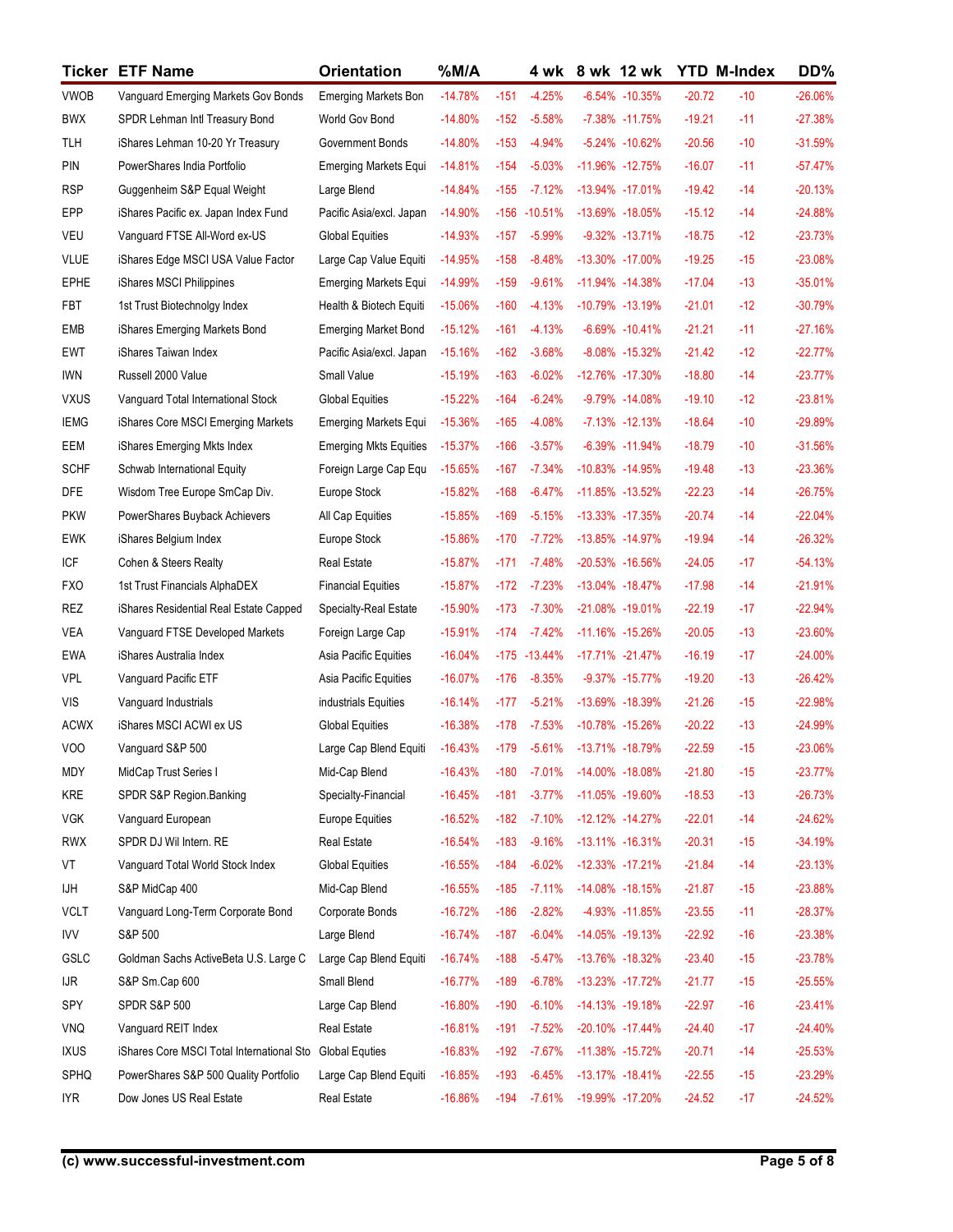|                    | <b>Ticker ETF Name</b>                                   | <b>Orientation</b>             | $%$ M/A                |                  |                      | 4 wk 8 wk 12 wk                     | <b>YTD M-Index</b>   |                | DD%                    |
|--------------------|----------------------------------------------------------|--------------------------------|------------------------|------------------|----------------------|-------------------------------------|----------------------|----------------|------------------------|
| <b>BLV</b>         | Vanguard Long Term Bond                                  | Long-Term Bond                 | $-16.91%$              | $-195$           | $-4.07%$             | -5.54% -11.99%                      | $-23.46$             | $-11$          | $-32.97%$              |
| <b>EWS</b>         | iShares Singapore Index                                  | Pacific Asia/excl. Japan       | $-17.14%$              | $-196$           | $-7.72%$             | -10.22% -15.82%                     | $-17.91$             | $-13$          | $-37.71%$              |
| <b>ACWI</b>        | iShares MSCI ACWI                                        | <b>Global Equities</b>         | $-17.21%$              | $-197$           | $-6.84%$             | -13.19% -18.05%                     | $-22.55$             | $-15$          | $-23.59%$              |
| <b>IFGL</b>        | iShares FTSE EPRA/NAREIT Global Real                     | Global Real Estate             | $-17.28%$              | $-198$           | $-8.93%$             | -13.73% -17.32%                     | $-21.30$             | $-15$          | $-29.27%$              |
| <b>RWO</b>         | SPDR DJ Wilshire Global Real Estate                      | Global Real Estate             | $-17.34%$              | $-199$           | $-8.04%$             | -19.30% -18.83%                     | $-23.35$             | $-17$          | $-23.38%$              |
| <b>VNQI</b>        | Vanguard Global ex-U.S. Real Estate                      | Global Real Estate             | $-17.37%$              | $-200$           | $-7.88%$             | -12.87% -16.42%                     | $-19.44$             | $-14$          | $-33.28%$              |
| <b>VSS</b>         | Vanguard FTSE All-Wld ex-US SmCP Idx                     | Foreign Small & Mid Ca         | $-17.51%$              | $-201$           | $-7.22%$             | -12.15% -16.52%                     | $-22.45$             | $-15$          | $-26.85%$              |
| VV                 | Vanguard LargeCap                                        | Large Cap Blend                | $-17.55%$              | $-202$           | $-5.79%$             | -14.20% -19.45%                     | $-24.07$             | $-16$          | $-24.32%$              |
| IWB                | Russell 1000 Index                                       | Large Blend                    | $-17.57%$              | $-203$           | $-6.16%$             | -14.38% -19.52%                     | $-23.75$             | $-16$          | $-24.23%$              |
| <b>TLT</b>         | iShares 20+ Treas. Bd                                    | Government Bonds               | $-17.60%$              | $-204$           | $-5.43%$             | $-6.59\% -12.89\%$                  | $-24.37$             | $-12$          | $-34.67%$              |
| IYJ                | Dow Jones US Industrial                                  | <b>Industrial Equities</b>     | $-17.60%$              | $-205$           | $-5.66%$             | $-13.41\% -18.19\%$                 | $-23.34$             | $-15$          | $-55.21%$              |
| EFA                | MSCI EAFE iShares Index Fd                               | Foreign Large Cap Equ          | $-17.62%$              | $-206$           | $-9.28%$             | -12.76% -16.65%                     | $-21.86$             | $-15$          | $-25.14%$              |
| IEV                | S&P Europe 350 Index                                     | Europe Stock                   | $-17.62%$              | $-207$           | $-9.26%$             | -13.70% -15.92%                     | $-22.72$             | $-15$          | $-24.62%$              |
| <b>IWV</b>         | Russell 3000 Index                                       | All Cap Equities               | $-17.67%$              | $-208$           | $-6.10%$             | -14.35% -19.53%                     | $-23.80$             | $-16$          | $-24.24%$              |
| <b>RWR</b>         | Wilshire REIT Fund                                       | <b>Real Estate</b>             | $-17.70%$              | $-209$           | -7.40%               | -22.08% -19.87%                     | $-24.47$             | $-18$          | $-24.47%$              |
| FM                 | iShares MSCI Frontier 100 Fund                           | <b>Emerging Markets Equi</b>   | $-17.73%$              | $-210$           | $-6.38%$             | -14.37% -16.87%                     | $-20.89$             | $-15$          | $-24.92%$              |
| VTI                | <b>Total Stock Market VIPERs</b>                         | All Cap Equities               | $-17.75%$              | $-211$           | $-5.94%$             | -14.24% -19.46%                     | $-23.91$             | $-16$          | $-24.39%$              |
| <b>ITOT</b>        | iShares Core S&P Total U.S. Stock Marke All Cap Equities |                                | $-17.85%$              | $-212$<br>$-213$ | $-6.20%$<br>$-6.13%$ | -14.42% -19.62%<br>-10.47% -13.66%  | $-24.00$<br>$-24.13$ | $-16$<br>$-14$ | $-24.46%$<br>$-28.27%$ |
| FEZ<br><b>IEFA</b> | SPDR Euro Stoxx 50<br>iShares Core MSCI EAFE             | Europe Stock                   | $-17.99%$<br>$-18.00%$ | $-214$           | $-9.32%$             | -12.97% -16.92%                     | $-22.41$             | $-15$          | $-25.95%$              |
| EWJ                | iShares Japan Index                                      | Foreign Large Cap Equ          | $-18.07%$              | $-215$           | $-8.81%$             | $-8.52\% -17.02\%$                  | $-22.25$             | $-14$          | $-29.76%$              |
| <b>EWL</b>         | iShares Switzerland Index                                | Japan Stock<br>Europe Stock    | $-18.07%$              | $-216$           | $-9.55%$             | -17.16% -19.07%                     | $-25.09$             | $-18$          | $-25.50%$              |
| QUAL               | iShares Edge MSCI USA Quality Factor                     | All Cap Equities               | $-18.21%$              | $-217$           | $-6.35%$             | -14.34% -18.93%                     | $-25.38$             | $-16$          | $-25.76%$              |
| EWQ                | iShares France Index                                     | Europe Stock                   | $-18.23%$              | $-218$           | $-9.12%$             | -13.08% -14.88%                     | $-23.61$             | $-15$          | $-26.58%$              |
| KBE                | SPDR S&P Bank                                            | Specialty-Financial            | $-18.24%$              | $-219$           | $-5.47%$             | -11.95% -20.35%                     | $-20.44$             | $-15$          | $-28.14%$              |
| <b>XLF</b>         | Financial Select Sector*                                 | <b>Financial Equities</b>      | $-18.26%$              | $-220$           | $-6.04%$             | -14.49% -21.74%                     | $-20.79$             | $-16$          | $-25.33%$              |
| <b>IWR</b>         | Russell MidCap Index Fs                                  | Mid-Cap Blend                  | $-18.31%$              | $-221$           | $-7.83%$             | -15.39% -19.20%                     | $-23.97$             | $-17$          | $-71.84%$              |
| IYF                | Dow Jones US Financial Sector                            | Specialty-Financial            | $-18.34%$              | $-222$           | $-6.48%$             | $-14.15\% -21.41\%$                 | $-21.31$             | $-16$          | $-52.43%$              |
| <b>SCHM</b>        | Schwab U.S. Mid Cap                                      | Mid Cap Blend Equities         | $-18.40%$              | $-223$           | $-7.80%$             | -15.22% -19.30%                     | $-23.59$             | $-16$          | $-26.30%$              |
| <b>VFH</b>         | Vanguard Financials                                      | <b>Financials Equities</b>     | $-18.46%$              | $-224$           | $-6.06%$             | -13.84% -21.06%                     | $-21.46$             | $-16$          | $-25.45%$              |
| EWY                | iShares S. Korea Index                                   | Pacific Asia/excl. Japan       | $-18.51%$              | $-225$           | $-9.71%$             | -11.57% -14.92%                     | $-23.33$             | $-15$          | $-37.95%$              |
| <b>IYT</b>         | Dow Jones Transportation                                 | <b>Transportation Equities</b> | $-18.52%$              | $-226$           | $-5.85%$             | -15.51% -22.65%                     | $-24.74$             | $-17$          | $-25.68%$              |
| AGQ                | ProShares Ultra Silver                                   | Leveraged Commoditie           | $-18.55%$              | $-227$           | $-1.60\%$            | -21.57% -30.41%                     | $-18.57$             | $-18$          | $-59.41%$              |
| VB                 | Vanguard SmallCap                                        | Small Cap Blend                | $-18.59%$              | $-228$           | $-7.03%$             | -14.73% -19.27%                     | $-23.74$             | $-16$          | $-27.99%$              |
| VO                 | Vanguard Mid-Cap                                         | Mid-Cap Blend                  | $-18.68%$              | $-229$           | $-7.85%$             | -15.58% -19.40%                     | $-24.86$             | $-17$          | $-26.71%$              |
| IYZ                | Down Jones US Telecom                                    | Commun. Equities               | $-18.74%$              | $-230$           | $-5.80%$             | -13.35% -17.66%                     | $-25.46$             | $-16$          | $-32.87%$              |
| <b>CWB</b>         | <b>SPDR Barclays Convertible Securities</b>              | Convertible Bonds              | $-18.89%$              | $-231$           | $-5.44%$             | $-12.82\% -17.33\%$                 | $-23.75$             | $-15$          | $-31.39%$              |
| <b>SCHC</b>        | Schwab International SmallCap Equ.                       | Foreign Small/Mid Blen         | $-18.92%$              | $-232$           | $-8.69%$             | -13.66% -17.70%                     | $-23.53$             | $-16$          | -28.99%                |
| IJT                | S&P SmallCap 600/BARRA Growth                            | Small Growth                   | $-19.14%$              | $-233$           | $-6.08%$             | -13.38% -19.33%                     | $-26.59$             | $-16$          | $-51.26%$              |
| <b>XLK</b>         | Technology Select*                                       | <b>Technology Equities</b>     | $-19.29%$              | $-234$           | $-4.91%$             | -12.90% -21.24%                     | $-28.33$             | $-17$          | $-29.45%$              |
| SIL                | <b>Global X Silver Miners</b>                            | <b>Commodity Producers</b>     | $-19.51%$              | $-235$           | $-6.26%$             | -19.37% -23.21%                     | $-22.06$             | $-18$          | -46.65%                |
| IJΚ                | S&P MidCap 400/BARRA Growth                              | Mid-Cap Growth                 | $-19.62%$              | $-236$           | $-7.00\%$            | -15.40% -19.92%                     | $-26.77$             | $-17$          | $-75.71%$              |
| <b>BBH</b>         | VanEck Vectors Biotech                                   | Health & Biotech               | $-19.66%$              |                  |                      | -237 -6.17% -11.32% -14.02%         | $-27.73$             | $-15$          | $-38.02%$              |
| IBB                | Nasdaq Biotechnology                                     | Health & Biotech Equiti        |                        |                  |                      | -19.73% -238 -5.23% -10.96% -14.51% | $-28.21$             | $-15$          | $-67.86%$              |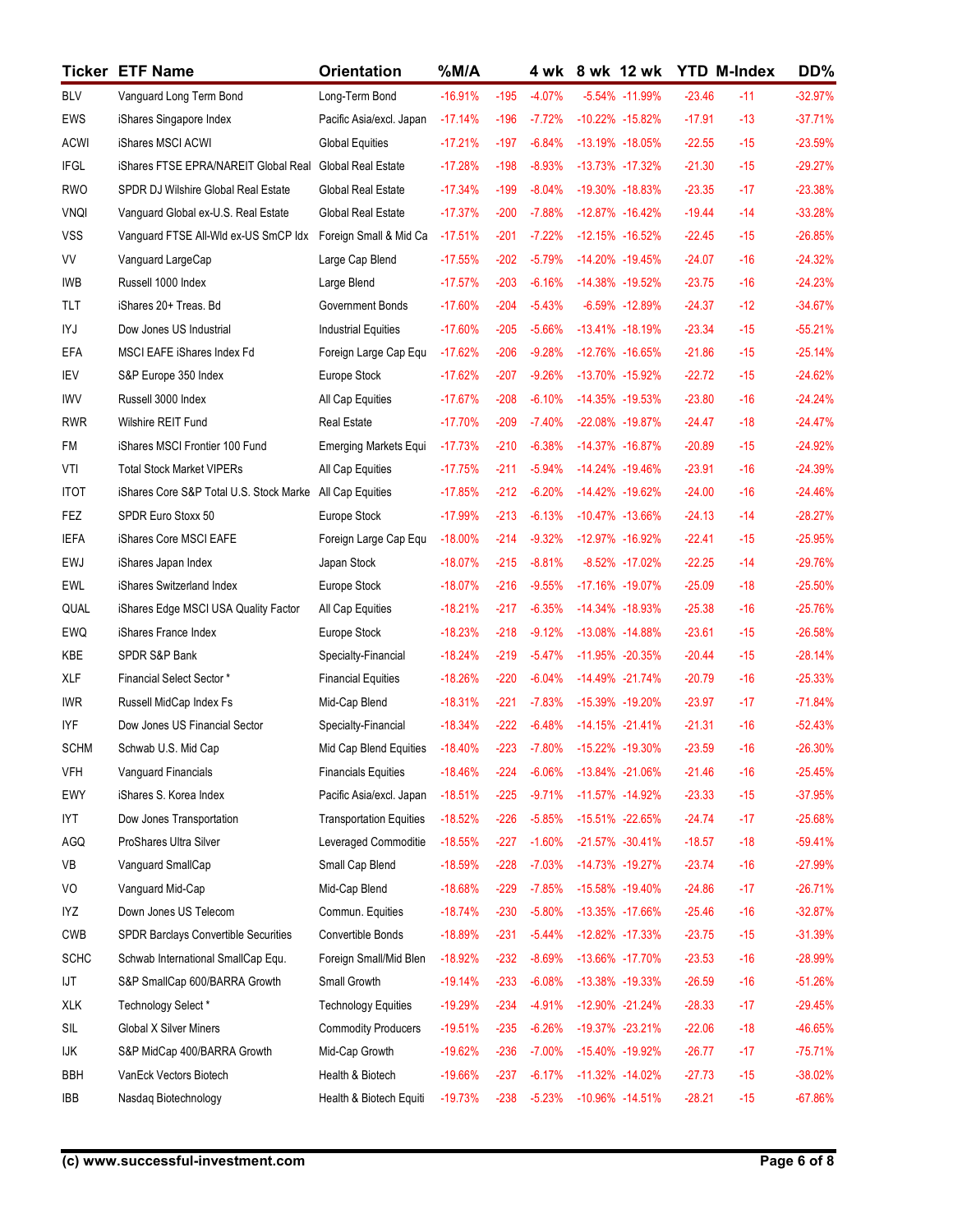|                     | <b>Ticker ETF Name</b>                                                                            | <b>Orientation</b>                                           | $%$ M/A                |                  |                              | 4 wk 8 wk 12 wk                    | <b>YTD M-Index</b>   |                | DD%                    |
|---------------------|---------------------------------------------------------------------------------------------------|--------------------------------------------------------------|------------------------|------------------|------------------------------|------------------------------------|----------------------|----------------|------------------------|
| EZU                 | European Monetary Union Index                                                                     | Europe Stock                                                 | $-19.80%$              | $-239$           | $-8.71%$                     | -12.69% -15.38%                    | $-25.77$             | $-16$          | $-29.40%$              |
| <b>IWM</b>          | Russell 2000                                                                                      | Small Blend                                                  | $-19.97%$              | -240             | $-6.19\%$                    | -14.27% -19.86%                    | $-25.75$             | $-17$          | $-31.90%$              |
| EWI                 | iShares Italy Index                                                                               | Europe Stock                                                 | $-20.25%$              |                  | $-241 - 11.43\%$             | -13.87% -15.91%                    | $-25.60$             | $-17$          | $-29.18%$              |
| <b>PCY</b>          | PowerShares Emerging Markets Sovereig                                                             | <b>Emerging Markets Bon</b>                                  | $-20.27%$              | -242             | -4.90%                       | $-8.30\% -13.68\%$                 | $-27.89$             | $-14$          | $-38.61%$              |
| ΙHΙ                 | iShares DJ US Medical Devices                                                                     | Health & Biotech Equiti                                      | $-20.37%$              |                  | $-243 - 10.35\%$             | -17.37% -19.95%                    | $-27.49$             | $-19$          | $-87.15%$              |
| SCZ                 | iShares MSCI EAFE Small-Cap                                                                       | Foreign Small & Mid Ca                                       | $-20.48%$              | $-244$           | $-9.79%$                     | -14.49% -18.48%                    | $-25.63$             | $-17$          | $-31.26%$              |
| PDP                 | PowerShares DWA Momentum Portfolio                                                                | All Cap Equities                                             | $-20.70%$              | $-245$           | $-6.20%$                     | -12.77% -17.35%                    | $-29.10$             | $-16$          | $-33.61%$              |
| IYG                 | Dow Jones US Financial Serv's                                                                     | Specialty-Financial                                          | $-20.77%$              | $-246$<br>$-247$ | $-6.39%$<br>$-5.03\%$        | -13.68% -21.36%                    | $-24.58$<br>$-29.76$ | $-17$<br>$-18$ | $-28.46%$<br>$-30.67%$ |
| <b>IUSG</b><br>SPYG | iShares Core U.S. Growth<br>S&P 500 Growth                                                        | Large Cap Growth Equi<br>Large Cap Growth                    | $-21.14%$<br>$-21.16%$ | $-248$           | $-4.79%$                     | -15.31% -22.95%<br>-15.18% -23.07% | $-29.85$             | $-18$          | $-30.81%$              |
| VGT                 | Vanguard Info Technology                                                                          | <b>Technolgy Equities</b>                                    | $-21.20%$              | -249             | $-5.32%$                     | -14.18% -22.85%                    | $-30.20$             | $-18$          | $-31.39%$              |
| <b>VOOG</b>         | Vanquard S&P 500 Growth                                                                           | Large Cap Growth Equi                                        | $-21.22%$              | $-250$           | -4.90%                       | -15.25% -23.09%                    | $-29.91$             | $-18$          | $-30.88%$              |
| <b>KBWB</b>         | PowerShares KBW Bank Portfolio                                                                    | <b>Financials Equities</b>                                   | $-21.30%$              | $-251$           | $-5.40%$                     | -12.94% -22.91%                    | $-23.53$             | $-16$          | $-31.51%$              |
| IVW                 | S&P 500/BARRA Growth                                                                              | Large Growth                                                 | $-21.31%$              | $-252$           | $-4.98%$                     | -15.40% -23.21%                    | $-30.01$             | $-18$          | $-30.95%$              |
| <b>FXD</b>          | First Trust Cons. Discret. AlphaDEX                                                               | <b>Consumer Discretionar</b>                                 | $-21.34%$              | $-253$           | $-5.22%$                     | -15.73% -19.25%                    | $-28.06$             | $-17$          | $-31.94%$              |
| <b>EFG</b>          | iShares MSCI EAFE Growth Index                                                                    | Foreign Large Cap Equ                                        | $-21.46%$              | $-254$           | $-8.52%$                     | -14.07% -18.88%                    | $-29.27$             | $-18$          | $-31.53%$              |
| EWG                 | iShares Germany Index                                                                             | Europe Stock                                                 | $-21.72%$              | $-255$           | $-9.28%$                     | -12.62% -16.39%                    | $-27.79$             | $-17$          | $-35.12%$              |
| <b>MTUM</b>         | iShares Edge MSCI USA Momentum Fact                                                               | All Cap Equities                                             | $-21.85%$              | $-256$           | $-4.95%$                     | -15.00% -22.56%                    | $-28.36$             | $-18$          | $-32.77%$              |
| IWF                 | Russell 1000 Growth                                                                               | Large Growth                                                 | $-22.06%$              | $-257$           | -5.11%                       | -15.93% -23.20%                    | $-30.67$             | $-19$          | $-31.55%$              |
| QQQ                 | PowerShares QQQ Trust, Series 1                                                                   | Large Growth                                                 | $-22.19%$              | $-258$           | $-4.85%$                     | -15.58% -23.56%                    | $-30.96$             | $-19$          | $-32.01%$              |
| EDV                 | Vanguard Extended Duration Treasury                                                               | Government Bonds                                             | $-22.44%$              | $-259$           | $-6.54%$                     | $-8.82\% -17.03\%$                 | $-30.31$             | $-16$          | -45.30%                |
| <b>IYW</b>          | Dow Jones US Technology                                                                           | <b>Technology Equities</b>                                   | $-22.61%$              | $-260$           | $-5.62%$                     | -13.89% -24.03%                    | $-31.75$             | $-19$          | $-33.08%$              |
| <b>SMH</b>          | VanEch Vectors Semiconductor                                                                      | <b>Technology Equities</b>                                   | $-22.87%$              | $-261$           | -9.87%                       | -12.39% -25.31%                    | $-33.40$             | $-20$          | $-35.04%$              |
| <b>RPG</b>          | Guggenheim S&P 500 Pure Growth                                                                    | Large Growth                                                 | $-22.91%$              | $-262$           | $-7.03%$                     | $-13.42\% -22.22\%$                | $-32.05$             | $-19$          | $-35.16%$              |
| <b>MGK</b>          | Vanguard Mega Cap Growth                                                                          | Large Cap Growth Equi                                        | $-22.94%$              | $-263$           | $-4.47%$                     | -16.08% -23.89%                    | $-31.88$             | $-19$          | $-32.80%$              |
| ZROZ                | PIMCO 25 Yr Zero Coupon US Treas Idx                                                              | Government Bonds                                             | $-22.96%$              | $-264$           | $-6.92%$                     | -9.08% -17.74%                     | $-31.04$             | $-16$          | $-44.73%$              |
| <b>VUG</b>          | Vanguard Growth                                                                                   | Large Cap Growth                                             | $-23.30%$              | $-265$           | -4.96%                       | -16.28% -23.91%                    | $-32.28$             | $-19$          | $-33.27%$              |
| <b>VXF</b>          | Vanguard Extended Markets VIPERs                                                                  | Mid Cap Blend                                                | $-23.39%$              | $-266$           | $-6.96%$                     | $-16.34\% -22.17\%$                | $-29.66$             | $-19$          | $-35.68%$              |
| SOXX                | iShares PHLX SOX Semiconductor Secto                                                              | <b>Technology Equities</b>                                   | $-23.93%$<br>$-24.16%$ | $-268$           | $-267 - 10.81\%$<br>$-8.03%$ | -13.76% -27.05%<br>-15.20% -19.82% | $-34.72$             | $-22$<br>$-19$ | $-36.28%$              |
| EWN<br><b>VBK</b>   | iShares Netherlands Index                                                                         | Europe Stock<br>Small Cap Growth                             | $-24.30%$              | $-269$           | $-7.07%$                     | -16.52% -22.30%                    | $-32.00$<br>$-32.04$ | $-19$          | $-36.50%$<br>$-37.37%$ |
| VOT                 | Vanguard SmallCap Growth<br>Vanguard Mid-Cap Growth                                               | Mid-Cap Growth                                               | $-24.33%$              | $-270$           | $-7.26%$                     | -16.95% -23.18%                    | $-33.25$             | $-20$          | $-36.06%$              |
| <b>VOX</b>          | Vanguard Telecom Serv's                                                                           | <b>Communication Equitie</b>                                 | $-24.86%$              | $-271$           | -7.10%                       | -13.05% -22.98%                    | $-31.50$             | $-19$          | $-38.36%$              |
| XLY                 | Consumer Discretionary Sec.*                                                                      | <b>Consumer Discretionar</b>                                 | $-24.91%$              | $-272$           | $-3.07\%$                    | -22.59% -25.77%                    | $-33.43$             | $-21$          | $-35.63%$              |
| <b>IYC</b>          | iShares US Consumer Services                                                                      | <b>Consumer Discretionar</b>                                 | $-24.94%$              | $-273$           | $-3.90\%$                    | -20.48% -24.46%                    | $-33.07$             | $-20$          | -79.70%                |
| <b>IWO</b>          | Russell 2000 Growth                                                                               | Small Growth                                                 | $-24.94%$              | $-274$           | $-6.39%$                     | -15.85% -22.51%                    | $-32.60$             | $-19$          | $-41.33%$              |
| PEZ                 | PowerShares Consumer Cyclicals                                                                    | All Cap Equities                                             | $-24.97%$              | $-275$           | $-3.60%$                     | -16.09% -19.13%                    | $-33.16$             | $-18$          | -40.30%                |
| EWD                 | iShares Sweden Index                                                                              | Europe Stock                                                 | $-25.13%$              |                  | $-276 - 11.10\%$             | -18.31% -20.18%                    | $-33.07$             | $-21$          | $-37.21%$              |
| <b>IWP</b>          | Russell MidCap Growth                                                                             | Mid-Cap Growth                                               | $-25.34%$              | $-277$           | $-6.63%$                     | -16.95% -23.30%                    | $-33.66$             | $-20$          | $-37.99%$              |
| <b>VCR</b>          | Vanguard Consumer Discretionary                                                                   | <b>Consumer Discretionar</b>                                 | $-25.50%$              | $-278$           | $-3.64%$                     | -21.93% -25.57%                    | $-33.70$             | $-21$          | $-36.49%$              |
| <b>XRT</b>          | SPDR S&P Retail *                                                                                 | <b>Consumer Discretionar</b>                                 | $-25.88%$              | $-279$           | $-1.37%$                     | -17.18% -21.95%                    | $-33.00$             | $-18$          | -41.93%                |
| <b>IGV</b>          | iShares North American Tech-Software                                                              | <b>Technology Equities</b>                                   | $-26.42%$              | $-280$           | -4.55%                       | -14.22% -22.42%                    | $-34.04$             | $-19$          | $-41.26%$              |
| XHB                 | SPDR Series Trust SPDR Home Builders Building & Construction -26.83% -281 -11.59% -14.79% -20.28% |                                                              |                        |                  |                              |                                    | $-39.07$             | $-21$          | $-39.41%$              |
| <b>ITB</b>          | iShares DJ US Home Construction                                                                   | Building and Constructi -27.20% -282 -13.80% -14.34% -19.82% |                        |                  |                              |                                    | $-40.71$             | $-22$          | -40.80%                |